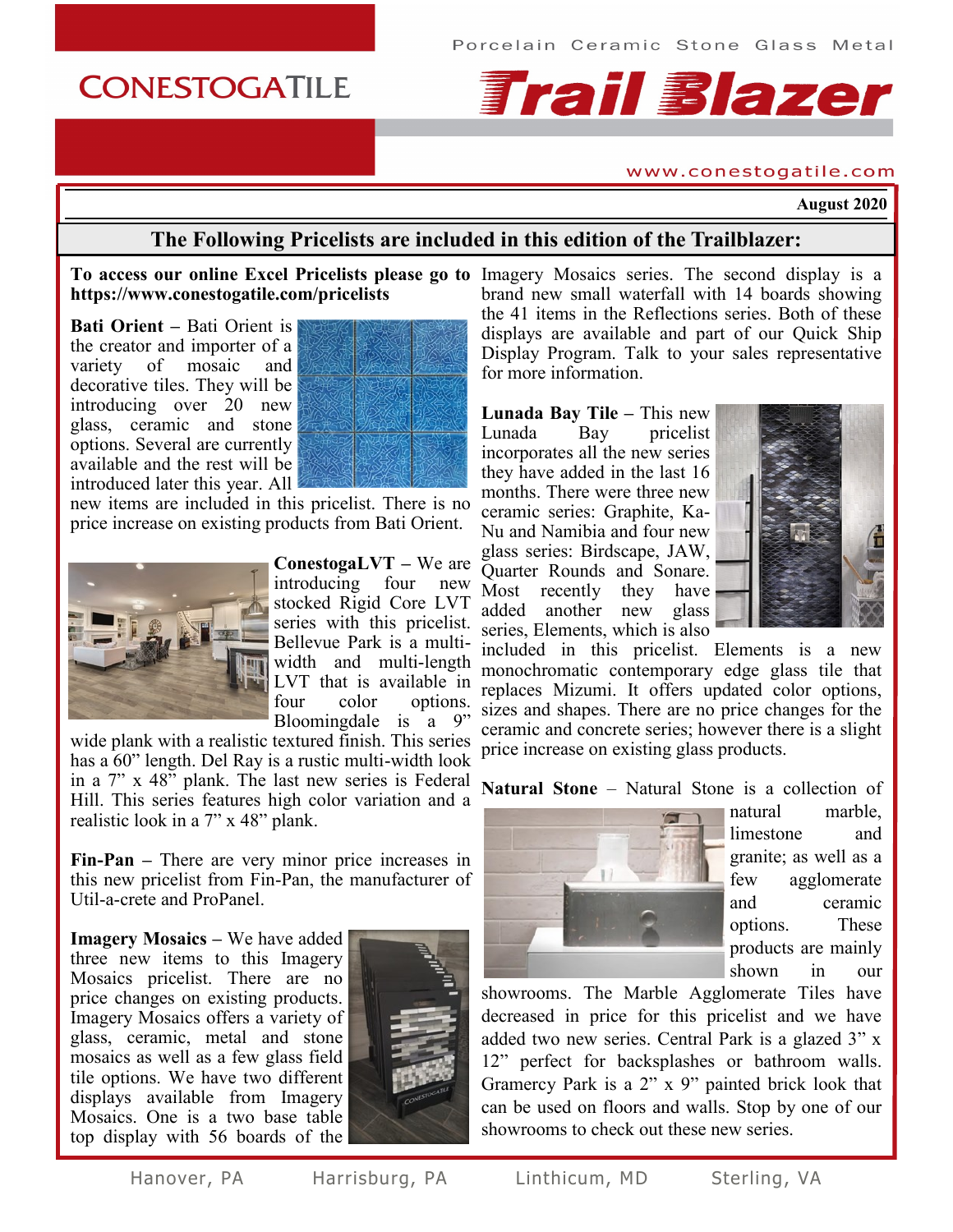## **ADDED**

#### **EPRO**

- **Epro Blends -** Color blends in various Field Tile formats.
- **Epro Wood & Wood Block -** Formats added: 4" x 8", 4" x 12" and 4" x 16" Chevron Field Tile.
- **Heritage Glazed -** Formats added: 15" Half Diamond Field Tile and an 8" Hex Deco, with just 1 color and with 2 or more colors.
- **Heritage Unglazed -** Format added: 15" Half Diamond Field Tile.
- **Potter's Loft -** Formats added: 6" x 6", 1" x 6" Chevron, 1-1/2" x 6" Chevron, 3" Petal and 1-1/2" x 4" Triangle Field Tile formats. 8" Hex Deco, with just 1 color and with 2 or more colors. 4" x 8" Bullnose and 4" x 8" Bullnose Corner.
- **Potter's Wall -** Color Fawn added. Formats added: 6" x 6", 1" x 6" Chevron, 1-1/2" x 6" Chevron, 3" Petal and 1-1/2" x 4" Triangle Field Tile formats. 8" Hex Deco, with just 1 color and with 2 or more colors. 4" x 8" Bullnose and 4" x 8" Bullnose Corner.
- **Sandstone -** Format added: 15" Half Diamond Field Tile.
- **Woodland Collection -** Irregular textural surfaces reminiscent of old worn wood bark. Available in various Field Tile and Trim formats.

#### **FLORIDA TILE**

**Urban FoundryHDP -** Color Body Porcelain Floor & Wall Tile (High Definition Porcelain)

#### **SENECA**

**Handmold Old World -** Colors Concrete and Sterling added.

- **Handmold SenecaBlends -** The following color blends have been added: Bahama Blend, Bianco Blend, Castle Blend and Villa Blend.
- **Handmold SenecaSelect -** Colors Bluestone, Flagstone and Limestone added.
- **Handmold SenecaStudio -** Available in various formats.
- **Handmold SenecaStudio Matte -** Available in various formats.
- **Quarry Pavers (All Series) -** Various formats have been added.
- **Quarry Pavers Glazed -** Colors Indigo, Platinum and Steel added to all formats. Amazon Collection Decos and Borders added.
- **Quarry Pavers SenecaSatins -** Colors Graphite, Slate and Titanium added to all formats.
- **Quarry Pavers SenecaStudio -** Colors Coastal Blue and Sea Glass added. Color Sea Glass added to the Aquarium Blend.

## **SUMMITVILLE**

**Summitville Thin Brick Blends -** Blends are available in the  $7-5/8$ " x  $2-1/4$ " x  $9/16$ " Field Tile format in either Pressed or Precision Sized Ground Edge.

#### **ZEN PARADISE**

- **Mini Wave Tile (sliced pebbles) -** Color ZPMW 009 Carrara Marble added.
- **Wave (sliced pebbles) -** Color ZPW 016 Carrara Marble added.
- **XL WAVE (large sliced pebbles) -** Color ZPXW 008 Carrara Marble added.

#### **DISCONTINUED**

#### **BATI ORIENT**

**GAMI01** Mix White / Brown

**GAMI08/30** Mix White / Brown

**GAMI88** Mix White / Brown

**GAMI89/30** Mix White / Brown

**GAMI94** Deco Print Marble Grey Matte

- **MABE124** Sandstone Circle Design Sand Blasted Beige
- **MAGR111** Sandstone Circle Design Sand Blasted Grey

**MAMI148** White Stone / Grey Glass Mix

**MAMI21** White / Red

**MAMI53** Black / Grey Glass / Shell Mix

**MAMI84** Mix Color

**MARO01** Red

**MARO02/30** Red

**PIBL22** Square Fabric Print Patchwork Super White

- **PIBL23** Hexagon Fabric Print Patchwork Super White
- **PIBL24** Basket Weave Fabric Print Patchwork Super White
- **PIBL25** Baguette Fabric Print Patchwork Super White
- **PIGR17** Quartzite Grey / Silver Glass Mix
- **VEGR14** Grey Matte & Glossy Mix
- **VEMI149** Fabric Print Grey Matte / Polished Mix
- **VEMI150** Fabric Print Beige Matte / Polished Mix

#### **EPRO**

**Adriatic Collection -** Entire Series.